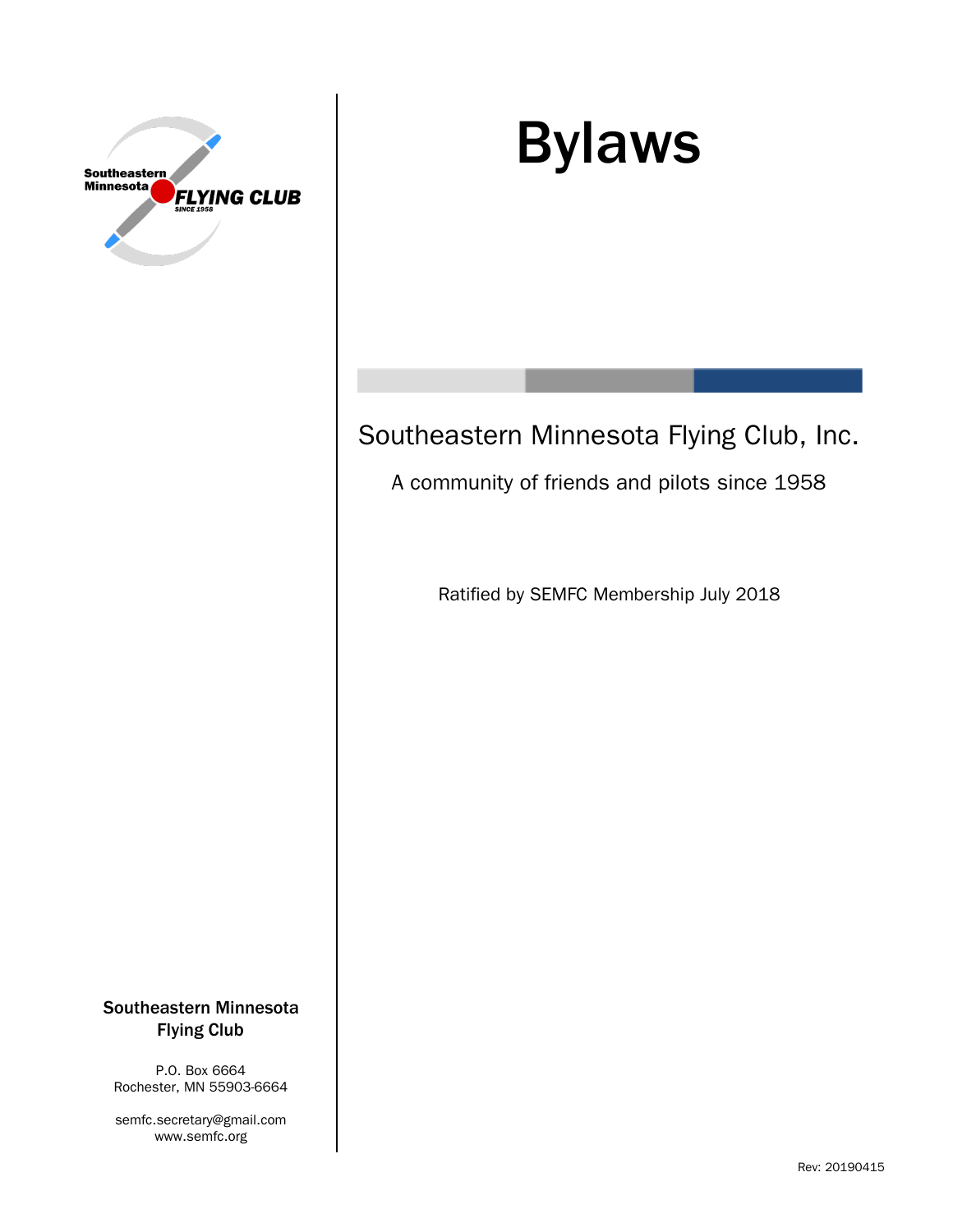# INDEX

| <b>ARTICLE 1. PURPOSE</b>                                                              | 5              |
|----------------------------------------------------------------------------------------|----------------|
| <b>ARTICLE 2. MEMBERSHIP CLASSIFICATIONS &amp; PRIVILEGES</b>                          | 5              |
| 2.1. Classes of Membership Definitions                                                 | 5              |
| 2.2. General Rights and Privileges                                                     | 5              |
| 2.3. General Qualifications                                                            | 5              |
| 2.4. Application Procedures                                                            | 5              |
| 2.5. Table of Equity and Dues                                                          | 5              |
| 2.6. Classes of Membership: Rights, Privileges, Qualification & Special Considerations | 6              |
| <b>ARTICLE 3. MEETINGS &amp; QUORUMS</b>                                               | $\overline{7}$ |
| 3.1. Quorum                                                                            | $\overline{7}$ |
| 3.2. Annual Meetings (also referred to as Election Meetings)                           | $\overline{7}$ |
| 3.3. Regular Meetings                                                                  | $\overline{7}$ |
| 3.4. Special Meetings                                                                  | 7              |
| 3.5. Voting                                                                            | $\overline{7}$ |
| Paragraph I. Voting for Election of Officers                                           | 8              |
| Paragraph II. Other Voting                                                             | 8              |
| 3.6. Board of Directors Meetings                                                       | 8              |
| <b>ARTICLE 4. OFFICERS &amp; BOARD OF DIRECTORS</b>                                    | 8              |
| 4.1. Officers                                                                          | 8              |
| 4.2. Board of Directors                                                                | 8              |
| 4.3. Authority                                                                         | 8              |
| 4.4. Impeachment                                                                       | 9              |
| 4.5. Vacancy                                                                           | 9              |
| <b>ARTICLE 5. DESIGNATION OF OFFICERS &amp; THEIR DUTIES</b>                           | 9              |
| 5.1. President                                                                         | 9              |
| 5.2. Vice President, Safety & Operations Officer                                       | 9              |
| 5.3. Secretary                                                                         | 9              |
| 5.4. Treasurer                                                                         | 10             |
| <b>ARTICLE 6. DUTIES &amp; RESPONSIBILITIES OF MEMBERS</b>                             | 10             |
| 6.1. Duties                                                                            | 10             |
| 6.2. Responsibilities                                                                  | 10             |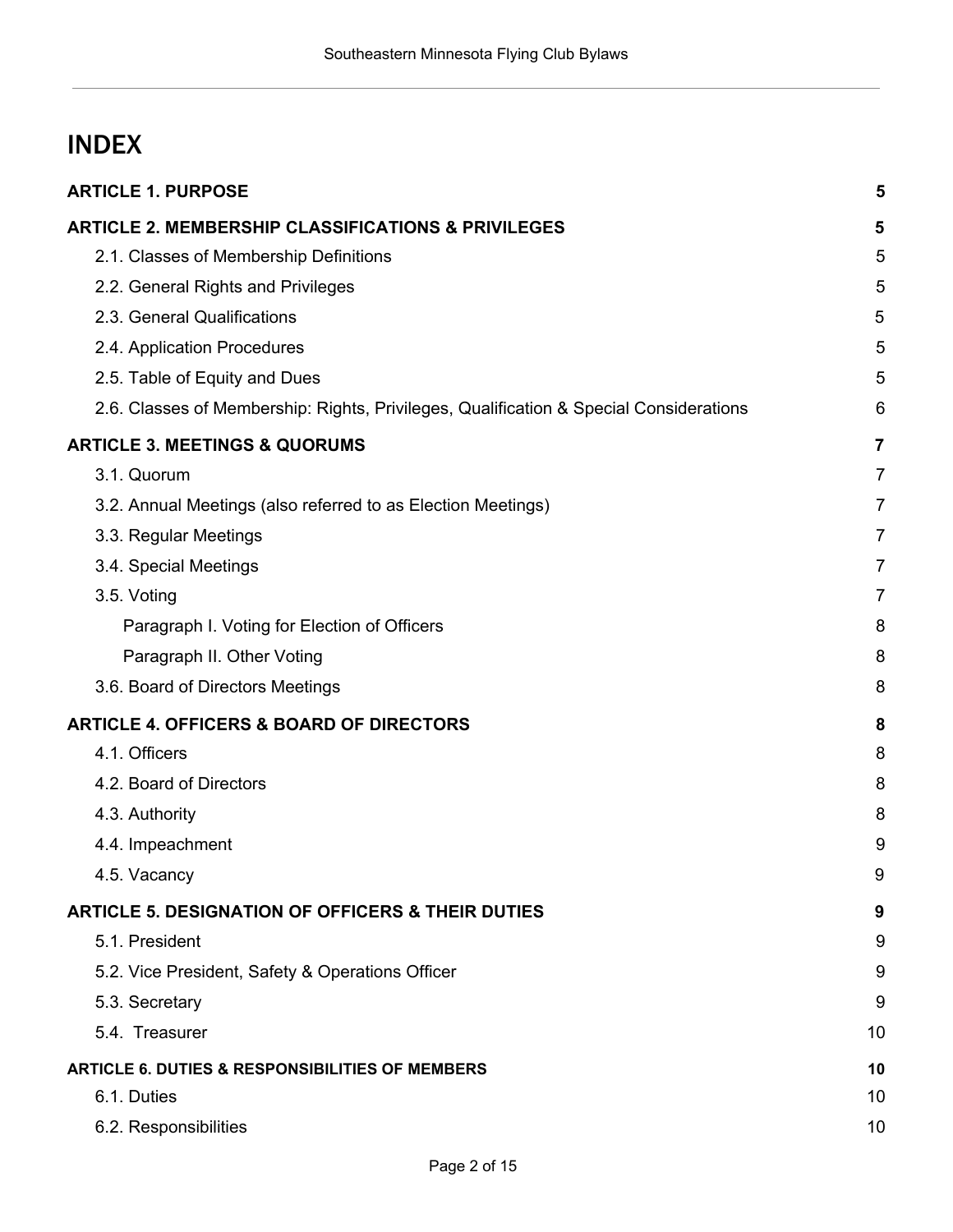| <b>ARTICLE 7. OPERATING RULES</b>                               | 10 |
|-----------------------------------------------------------------|----|
| 7.1. Authority                                                  | 10 |
| 7.2. Changes                                                    | 11 |
| <b>ARTICLE 8. FLYING REGULATIONS</b>                            | 11 |
| 8.1. Authority                                                  | 11 |
| 8.2. Changes                                                    | 11 |
| 8.3. Emergency Regulations                                      | 11 |
| 8.4. Statement                                                  | 11 |
| <b>ARTICLE 9. EQUITY, MONTHLY DUES, RATES &amp; ASSESSMENTS</b> | 11 |
| 9.1. General                                                    | 11 |
| 9.2. Membership Fee                                             | 11 |
| 9.3. Equity                                                     | 11 |
| 9.4. Dues                                                       | 12 |
| 9.5. Rates                                                      | 12 |
| 9.6. Assessments                                                | 12 |
| <b>ARTICLE 10. INDEBTEDNESS</b>                                 | 12 |
| <b>ARTICLE 11. SUSPENSION/EXPULSION</b>                         | 12 |
| 11.1. Suspension                                                | 12 |
| 11.2. Expulsion                                                 | 12 |
| <b>ARTICLE 12. RESIGNATION</b>                                  | 13 |
| <b>ARTICLE 13. LIABILITY OF MEMBERSHIP</b>                      | 13 |
| 13.1. Liability Insurance                                       | 13 |
| 13.2. Airframe Insurance                                        | 13 |
| 13.3. Damage to Aircraft                                        | 13 |
| 13.4. Misconduct/Carelessness/Negligence                        | 13 |
| 13.5. Accident Investigation                                    | 14 |
| ARTICLE 14. PROPERTY                                            | 14 |
| 14.1. Title                                                     | 14 |
| 14.2. Dissolution                                               | 14 |
| <b>ARTICLE 15. AMENDMENT/RATIFICATION</b>                       | 14 |
| 15.1. Amendment                                                 | 14 |
| 15.2. Ratification                                              | 14 |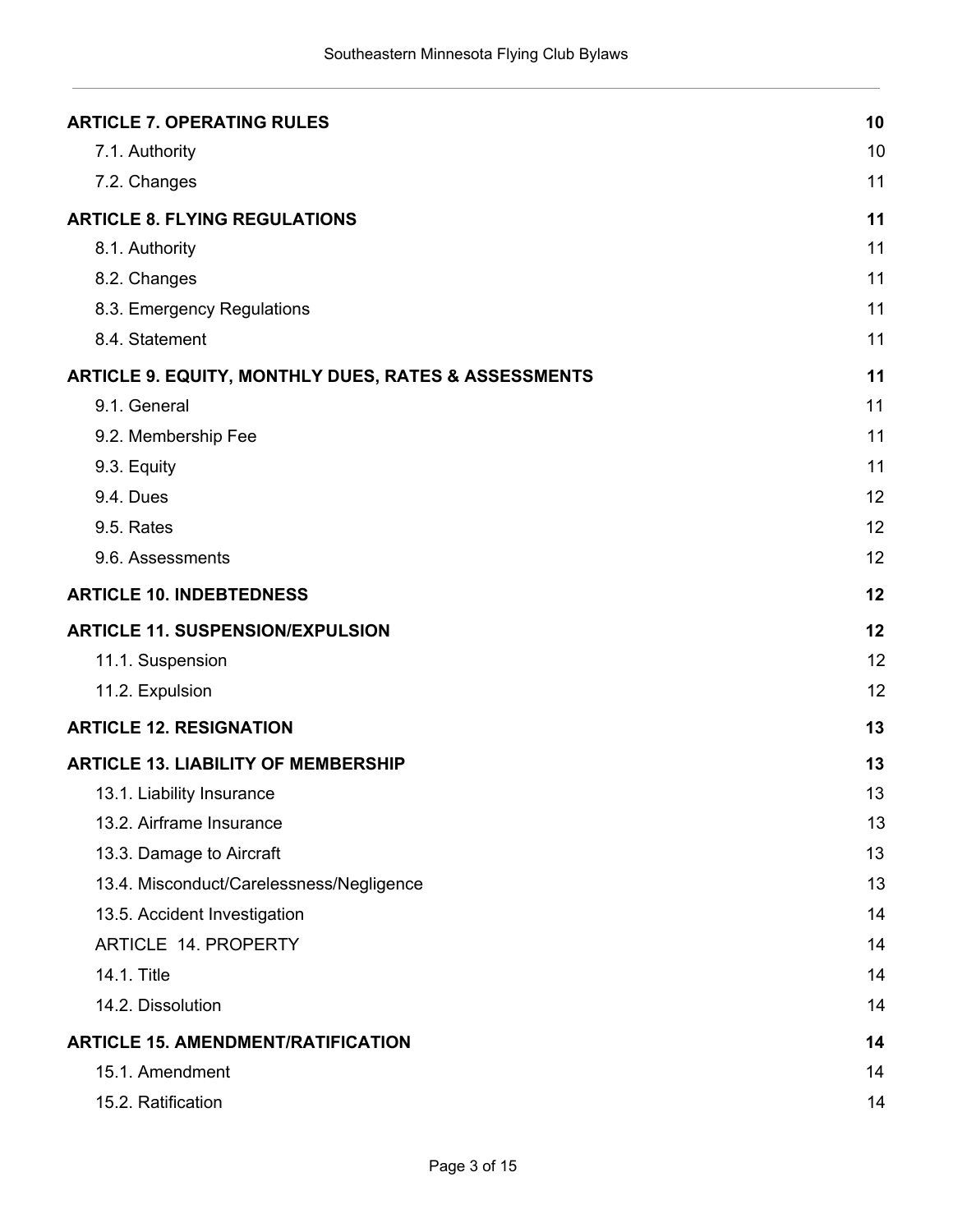#### **ARTICLE 16. [STATEMENT](#page-14-0) [15](#page-14-0)**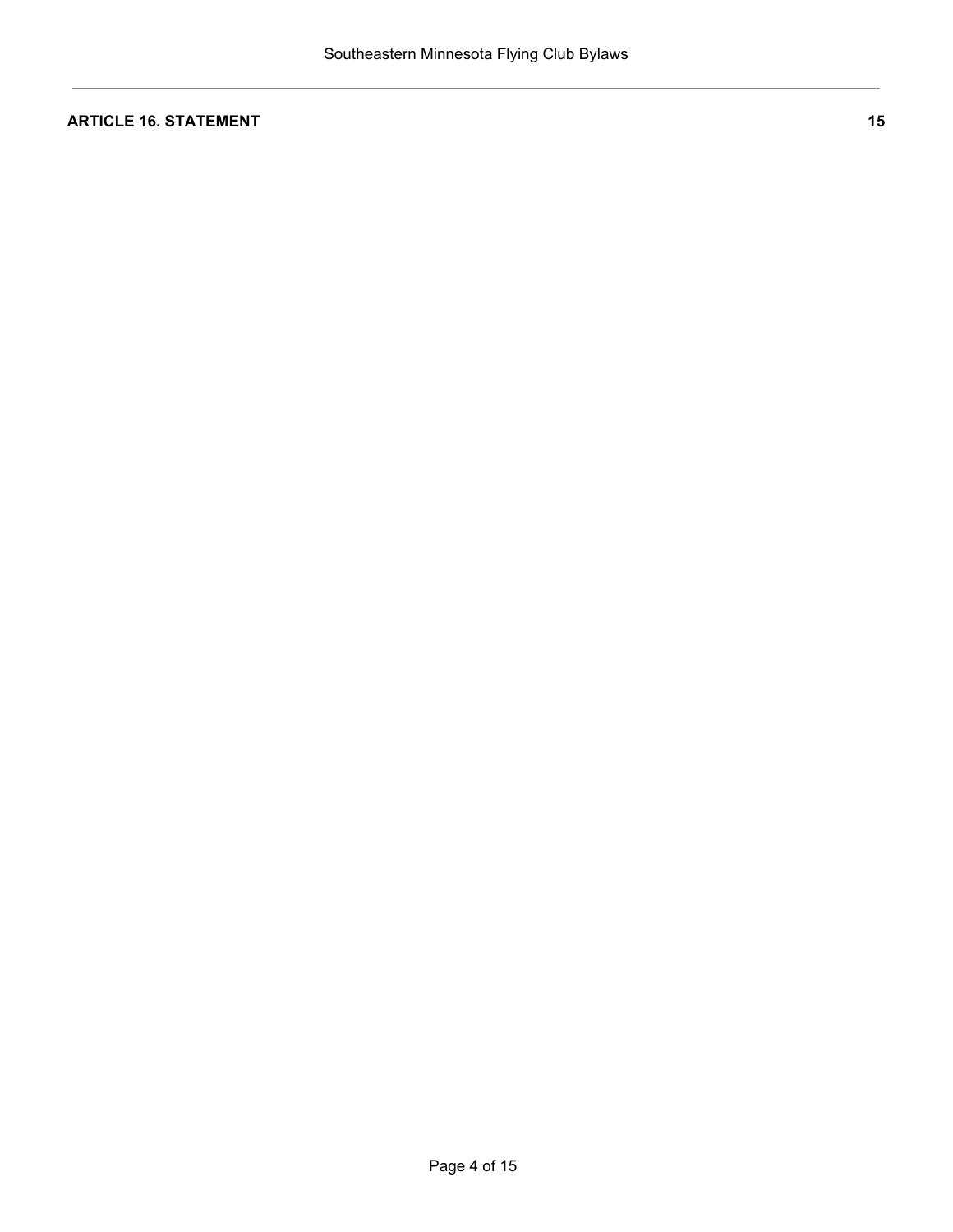# <span id="page-4-0"></span>ARTICLE 1. PURPOSE

The purpose of this Corporation, hereinafter referred to as the Club, shall be:

- A. To promote an interest in, and a public appreciation of, aviation in all respects.
- B. To provide aviation education for its members and the general public.
- C. To provide, at the lowest possible cost, safe, modern, well-equipped, comfortable, attractive aircraft for its members for purposes of instruction and/or pleasure.

# <span id="page-4-1"></span>ARTICLE 2. MEMBERSHIP CLASSIFICATIONS & PRIVILEGES

### <span id="page-4-2"></span>2.1. Classes of Membership Definitions

There shall be five classes of membership. They are:

- A. **Active Member:** one who shall be entitled to all rights and privileges of the Club.
- B. **Inactive Member:** one who shall be entitled to the same rights and privileges as an Active Member, except the right to sponsor Family Members and to use Club property.
- C. **Family Member:** one who is the spouse or legal dependent of an Active Member.
- D. **Student Member:** one who joins the Club as a student pilot with a student pilot certificate or as a pre-solo student.
- E. **Suspended Member:** one who has been denied all Club rights and privileges.

#### <span id="page-4-3"></span>2.2. General Rights and Privileges

Each member shall share equally with others of the same class the rights, privileges, and obligations of her/his particular membership class.

# <span id="page-4-4"></span>2.3. General Qualifications

Membership in the Club shall be open to those persons interested in aviation and the purposes of the Club. To be eligible to fly as pilot of a Club aircraft, members shall also meet and comply in all respects with current FAA regulations regarding flying qualifications.

# <span id="page-4-5"></span>2.4. Application Procedures

Application for membership shall be by signed, written application using the form supplied by the Club. All applications must be filed with the Secretary.

# <span id="page-4-6"></span>2.5. Table of Equity and Dues

A table containing membership Equity and dues is published in the Flying Regulations and Operating Rules. This table will be revised as necessary by the Club Secretary to reflect changes by action of the Board of Directors and will be distributed to members.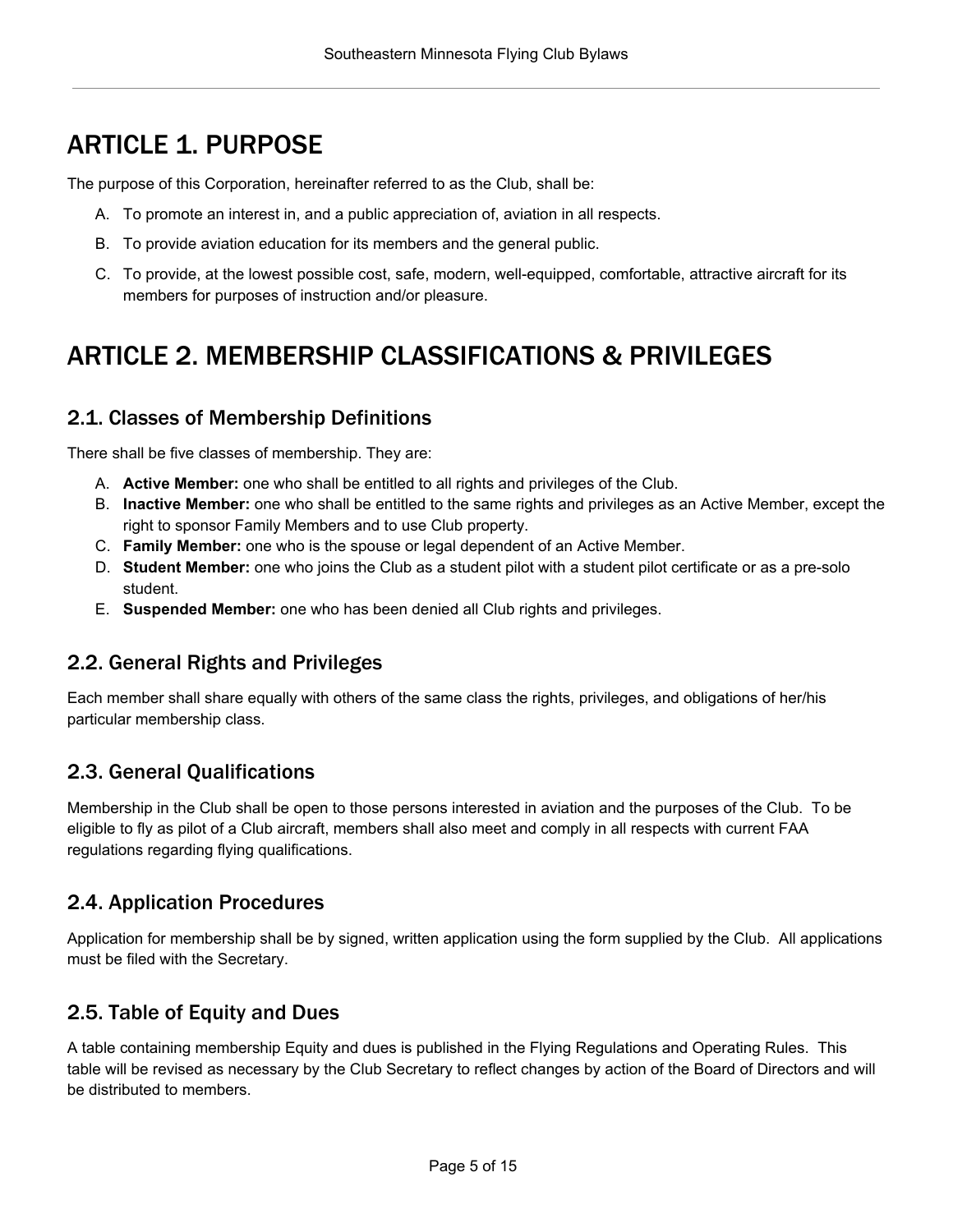# <span id="page-5-0"></span>2.6. Classes of Membership: Rights, Privileges, Qualification & Special Considerations

- A. **Active Member:** each Active Member shall be entitled to participate in all Club activities, whether flying or otherwise, on an equal basis with every other Active Member. An Active Member has full voting rights, receives all Club mailings/e-mails, and is the only class eligible for elected office. Active Members must be qualified under [Article](#page-4-4) 2.3.
- B. **Inactive Member:** inactive membership is a special class which may be granted by the Board of Directors. Inactive memberships are discouraged and will only be granted for "once in a lifetime events," i.e., temporary assignments that take Club members out of Rochester, active duty service, a temporary disability, or other personal/special circumstances. The Board of Directors has the responsibility and final authority to grant inactive memberships. Inactive membership will not be granted for periods of less than six (6) months except by action of the Board of Directors. Monthly dues for an Inactive Member shall be up to fifty percent (50%), to the nearest dollar, of the Active Member dues per month and published in the Flying Regulations and Operating Rules document. Application for change of status from Active to Inactive shall be accomplished by sending a written request to the Club Treasurer. This request shall be reviewed and acted upon by the Board of Directors within thirty (30) days.

To become an Active Member, an Inactive Member simply flies a Club aircraft and notes it on the aircraft timekeeping log sheets. By flying a Club aircraft, the Inactive Member becomes an Active Member. The now Active Member will be charged the now current monthly dues for the entire month in which s/he flew a Club aircraft. If the member chooses to become an Active Member before her/his six (6) months of inactive membership has elapsed, s/he will be billed the Active monthly dues for the entire six (6) month period except by action of the Board of Directors. Conversion from Inactive to Active status shall be for a minimum of nine (9) months.

Another way to become an Active Member is to send a written request to a member of the Board of Directors stating your intentions. This request shall be reviewed and acted upon by the Board of Directors within thirty (30) days.

- C. **Family Member:** family membership is available to a spouse or legal dependent of an Active Member residing in the same household as the Active Member. A Family Member shall have the rights, privileges, and obligations of an Active Member except as follows:
	- a. Family Members shall not vote, not hold an elective office, not hold Equity in the property of the Club, nor be entitled to any refund of membership fees.
	- b. The total family (Active Member plus Family Members) shall have priority for use of the Club equipment equal to one membership.

Family Members must meet the requirements of [Article](#page-4-4) 2.3. The sponsoring member must request acceptance of a member/members of their family in writing to the Secretary. A legal dependent of an Active Member may retain family membership until age twenty-three (23) provided s/he remains a legal dependent. Family memberships end with the termination of change to Inactive status of the sponsoring Active Member. A sponsoring member is liable for all Club financial obligations for both her/himself and her/his Family Member(s) as defined in [Article](#page-11-3) 10 of this document.

D. **Student Member:** a Student Member has the same rights and privileges as an Active Member with the following exceptions:

Student Members are not eligible to:

a. Hold Club office.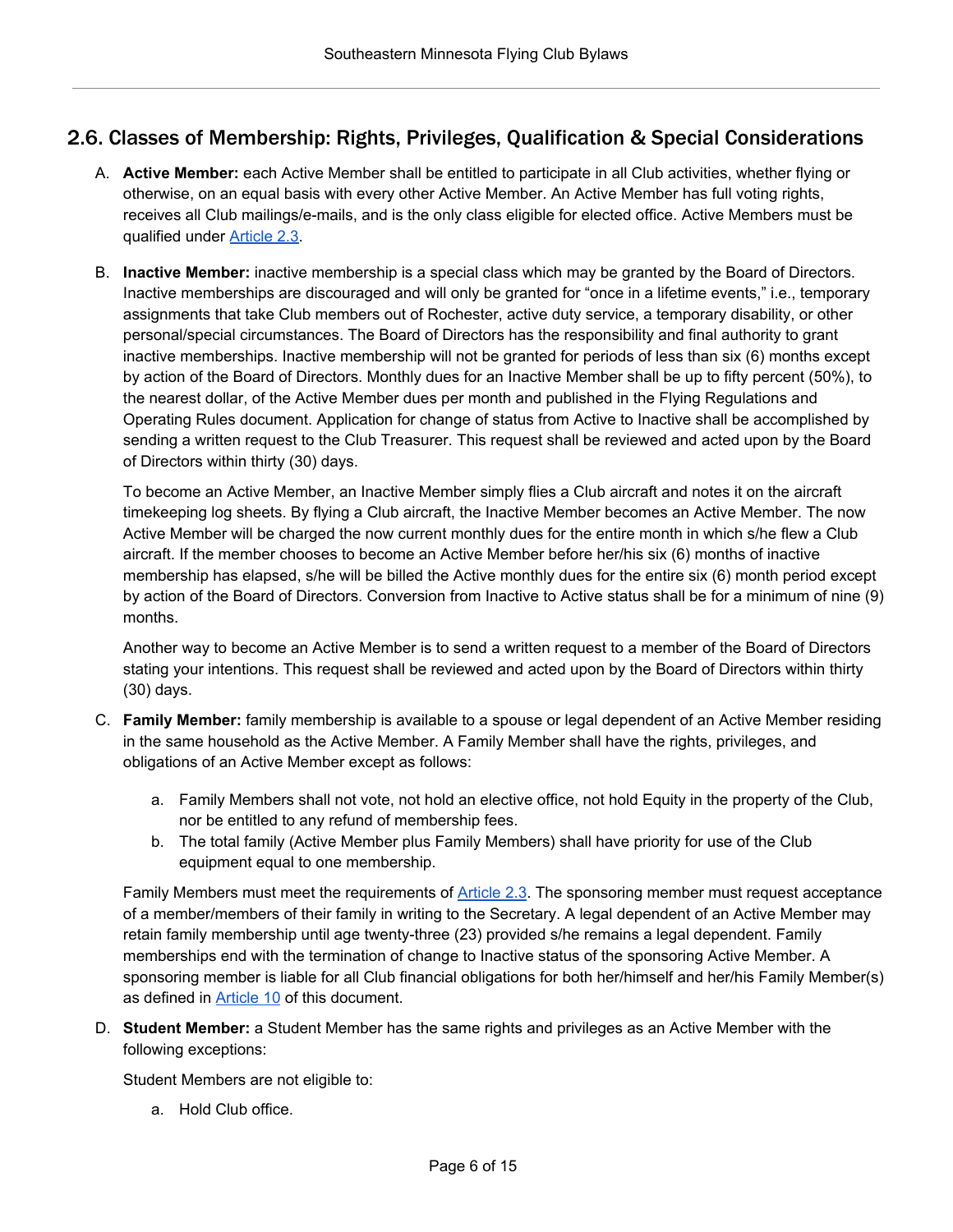- b. Schedule and use Club aircraft other than the Club's designated training aircraft. This/these aircraft are listed in the Flying Regulations and Operating Rules document. The Board of Directors has the authority to make exceptions to this restriction on a member-by-member basis for the purpose of not disrupting a Student Member's training by forcing a change of aircraft type. Exceptions should only be granted where it will be beneficial to the student and not disruptive to the Club.
- c. This class of membership automatically terminates 15 days after achievement of an FAA Pilot Certificate. Student Members will have priority for full active membership over new applicants.
- E. **Suspended Member:** one who has been denied all Club rights and privileges.

# <span id="page-6-0"></span>ARTICLE 3. MEETINGS & QUORUMS

### <span id="page-6-1"></span>3.1. Quorum

The number of Active Members equal to one-fourth (1/4) of the total active membership shall constitute a quorum for transacting any business. The term business refers to elections, buying/selling aircraft, improvements to aircraft, and other matters of distinct importance.

The quorum for an impeachment vote will be equal to 75 percent of the total active membership.

#### <span id="page-6-2"></span>3.2. Annual Meetings (also referred to as Election Meetings)

The Annual Meeting, at which Club officers will be elected, shall be held on the regular monthly meeting night in January at such place as the Club normally meets or such other place as designated by the Secretary in the meeting notice. In the event that such dates shall fall on a legal holiday, said meeting shall be held on the next following business day. The Secretary shall e-mail notice of such Annual Meeting to each member of the Club not less than five (5) days before the meeting. For transacting business, a quorum as defined in [Article](#page-6-1) 3.1 must be present.

# <span id="page-6-3"></span>3.3. Regular Meetings

Regular Meetings shall be held at such time and place as the Board of Directors shall approve. For transacting business, a quorum as defined in **[Article](#page-6-1) 3.1** must be present.

#### <span id="page-6-4"></span>3.4. Special Meetings

Special Meetings may be called by the President, or in her/his absence, the Vice President upon request of at least five members of the Club. Business conducted at such Special Meetings shall be limited to that sent out in the notice. For transacting business, a quorum as defined in [Article](#page-6-1) 3.1 must be present. Not less than five (5) days before the Special Meeting, the Secretary or any other Club officer shall e-mail a notice to each member of the Club at her/his address as it appears in the Club records.

#### <span id="page-6-5"></span>3.5. Voting

All Active, Inactive, and Student Members shall have equal voting rights for transacting business. Each such member shall be entitled to one vote.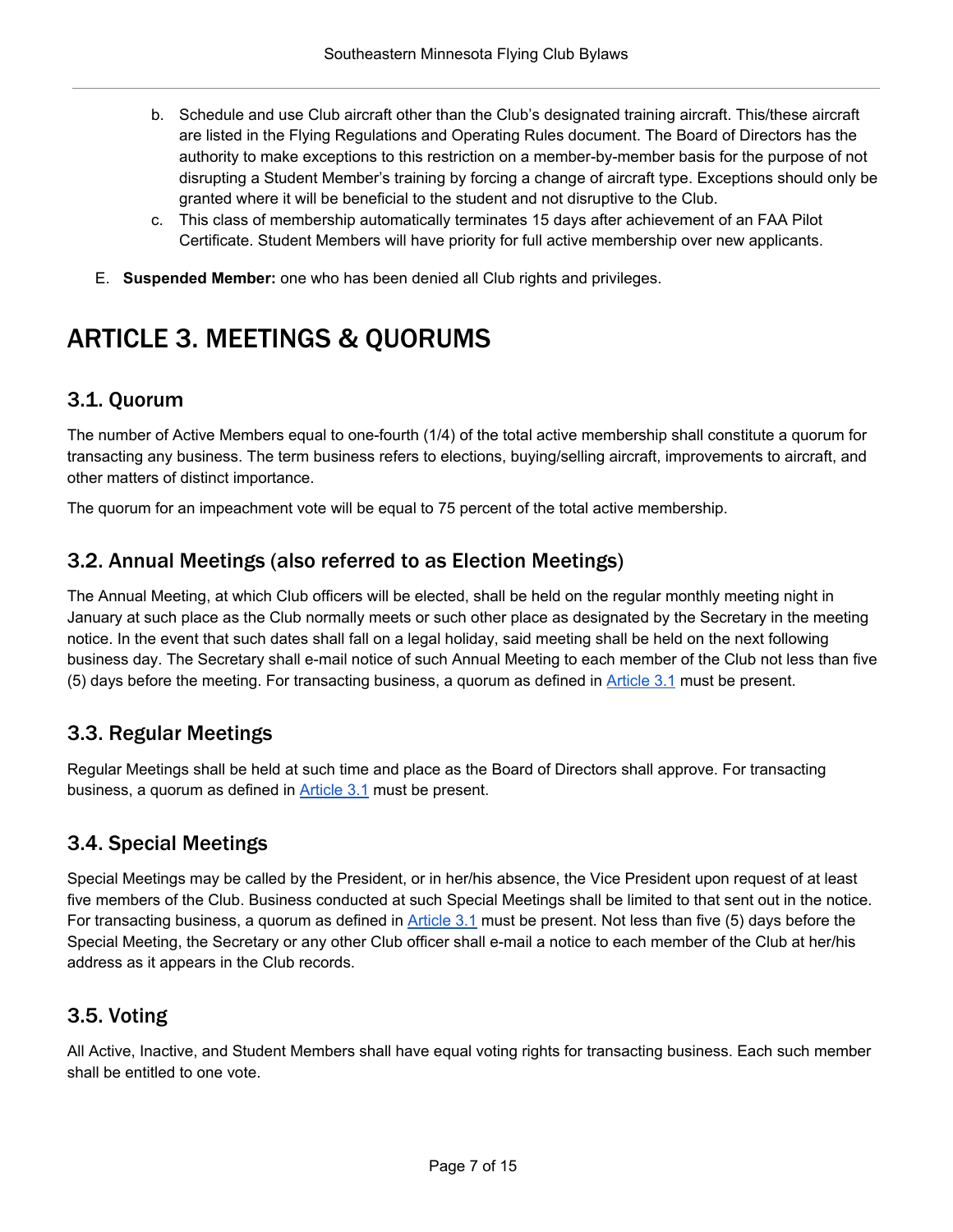#### <span id="page-7-0"></span>Paragraph I. Voting for Election of Officers

Two voting members, not running for office, shall be appointed by the Board of Directors to act as Election Judges. The Election Judges shall solicit for candidate nominations two (2) months prior to the Election Meeting. Candidates will be nominated at the monthly Regular Meeting, one month prior to the election meeting. Absentee Ballots shall be e-mailed to the membership no later than twenty (20) days prior to the Election Meeting. A campaign statement from each nominee may be e-mailed along with the Absentee Ballots or may be made available on the Club web site.

Absentee Ballots must be marked and returned in time for the Election Meeting or brought to the Election Meeting if the voter is attending. The number of ballots submitted must meet the quorum conditions as outlined in [Article](#page-6-1) 3.1.

The Election Judges will count all ballots at the Election Meeting and announce the results to the attending membership. In the event of a tie vote, the candidates tied will have an opportunity to resolve the tie themselves. If it cannot be resolved in this manner, the winner will be determined by coin flip.

#### <span id="page-7-1"></span>Paragraph II. Other Voting

If the item being voted on requires a quorum of the voting membership as defined in [Article](#page-6-1) 3.1, (e.g., the impeachment process), the President or other Club officer shall e-mail ballots to the voting membership a minimum of twenty (20) days prior to the meeting at which the vote is to be counted. Ballots should be returned to the sender in time for the meeting at which the vote is to be counted.

# <span id="page-7-2"></span>3.6. Board of Directors Meetings

Board of Directors Meetings shall be held at the call of the President. The Board of Directors shall meet at least once a month, within two (2) weeks prior to the monthly Regular or Annual Meeting. A quorum for all Board Meetings shall be at least a majority of the Board of Directors then in office.

# <span id="page-7-3"></span>ARTICLE 4. OFFICERS & BOARD OF DIRECTORS

# <span id="page-7-4"></span>4.1. Officers

There shall be four (4) Club officers: President, Vice-President (who shall also serve as Safety and Operations Officer), Secretary, and Treasurer. To assist them in carrying out the purposes of the Club, immediately after taking office, said officers would, by majority vote, appoint or re-appoint a Director of Inspection and Maintenance and such other assistants they deem necessary. Those appointed shall be selected from the active membership and shall hold office until the next Annual Meeting or until relieved by the Board of Directors.

#### <span id="page-7-5"></span>4.2. Board of Directors

The Board of Directors shall consist of the elected officers of the Club only.

#### <span id="page-7-6"></span>4.3. Authority

The Board of Directors shall have full authority to act on any and all matters concerning the Club except those specifically excluded in the Bylaws. However, some actions may be subject to approval of the membership. These are set forth in [Article](#page-10-3) 8.2 and [Article](#page-12-3) 13.2. All obligations of the Club must be presented to, and approved by, the Board of Directors, which shall also determine Equity share value, dues, rates, and assessments.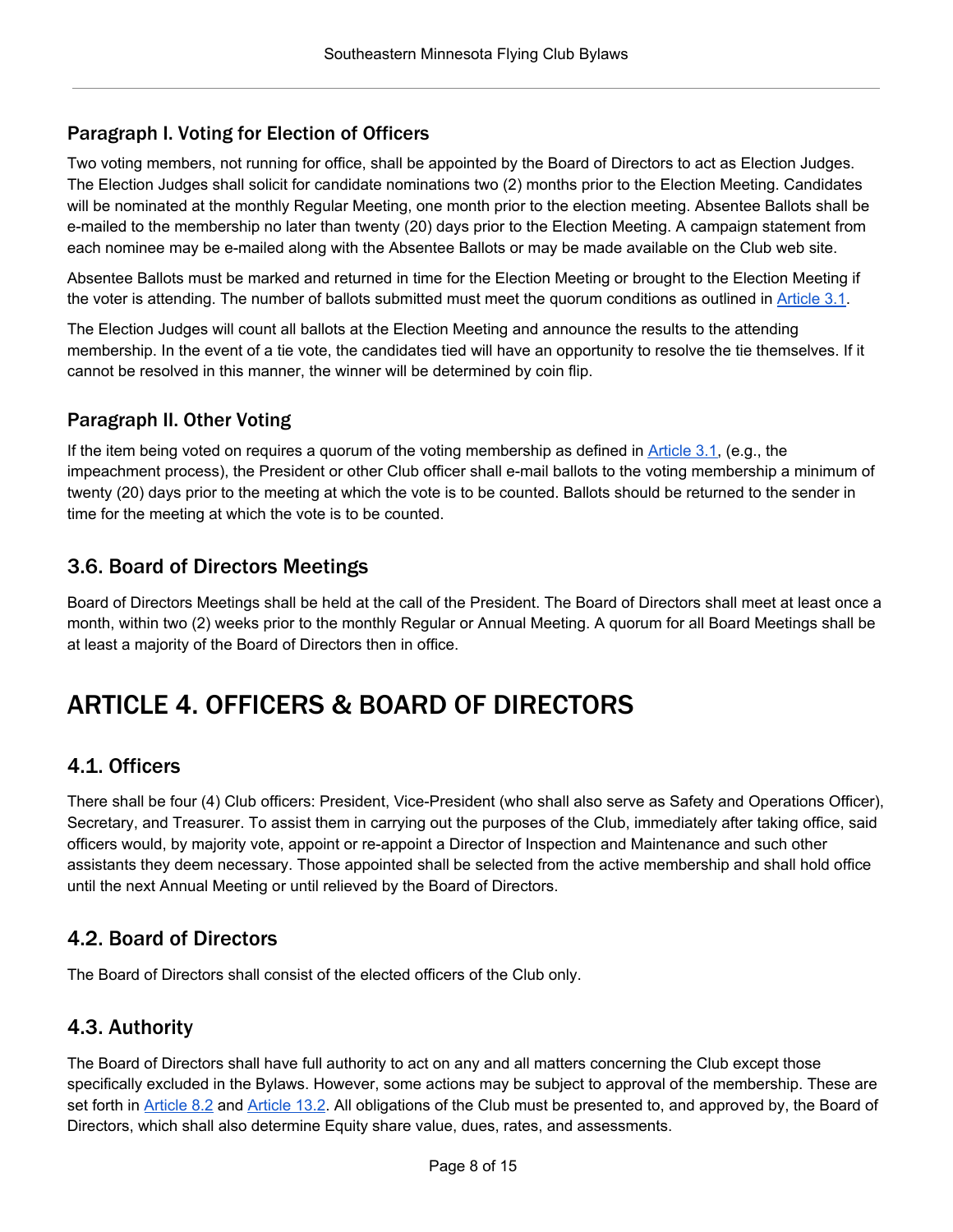# <span id="page-8-0"></span>4.4. Impeachment

A seventy-five percent (75%) majority vote of the active, student, and inactive membership on the date the vote is taken shall be required to impeach an officer. An impeachment proceeding shall have a Chairman, who is not an officer of the Club, elected by the membership. The Chairman shall be appointed by election at a monthly Regular Meeting by the membership present. Proceedings shall be called by a current officer of the Club who is not being impeached.

# <span id="page-8-1"></span>4.5. Vacancy

In the event of a vacancy, the remaining members of the Board shall appoint a temporary officer to serve until the next regular meeting at which time a special election shall be held to fill the vacancy. Candidates shall be nominated from the floor. If a permanent officer is not elected within sixty (60) days after the vacancy occurs, the temporary officer shall thereafter serve as officer for the remainder of the unexpired term.

# <span id="page-8-2"></span>ARTICLE 5. DESIGNATION OF OFFICERS & THEIR DUTIES

### <span id="page-8-3"></span>5.1. President

An Active Member elected by a majority of the Active, Student, and Inactive Members voting at the Annual Meeting and based upon a quorum as set forth in [Article](#page-6-1) 3.1 being present. Duties of the President shall be to:

- A. Preside at all meetings of the Club and Board of Directors.
- B. Appoint committee chairmen with the Board of Directors' approval.
- C. Sign all acts or orders necessary to carry out the business of the Club.
- D. Cast the deciding vote in cases where any question or motion is a tie.
- E. Represent the Club to outside persons or other organizations whenever necessary.

# <span id="page-8-4"></span>5.2. Vice President, Safety & Operations Officer

An Active Member elected by a majority of the Active, Student, and Inactive Members voting at the Annual Meeting and based upon a quorum as set forth in [Article](#page-6-1) 3.1 being present. Duties of the Vice President, Safety and Operations Officer, shall be to:

- A. Assume the duties of the President in the event of her/his absence, illness, death, resignation, or removal from office.
- B. Plan Club activities and programs for both Regular and Special Meetings.
- C. Monitor the effectiveness of Club aircraft maintenance, compliance with Club-imposed flying rules, investigate suspected or alleged violations, and recommend corrective actions to the Board of Directors.

# <span id="page-8-5"></span>5.3. Secretary

An Active Member elected by a majority of the Active, Student, and Inactive Members voting at the Annual Meeting and based upon a quorum as set forth in [Article](#page-6-1) 3.1 being present. Duties of the Secretary shall be to:

- A. Record the minutes of all Regular, Annual, and Special Meetings of the Club.
- B. Record the minutes of all meetings of the Board of Directors.
- C. Call a meeting to order in the absence of the President and Vice President.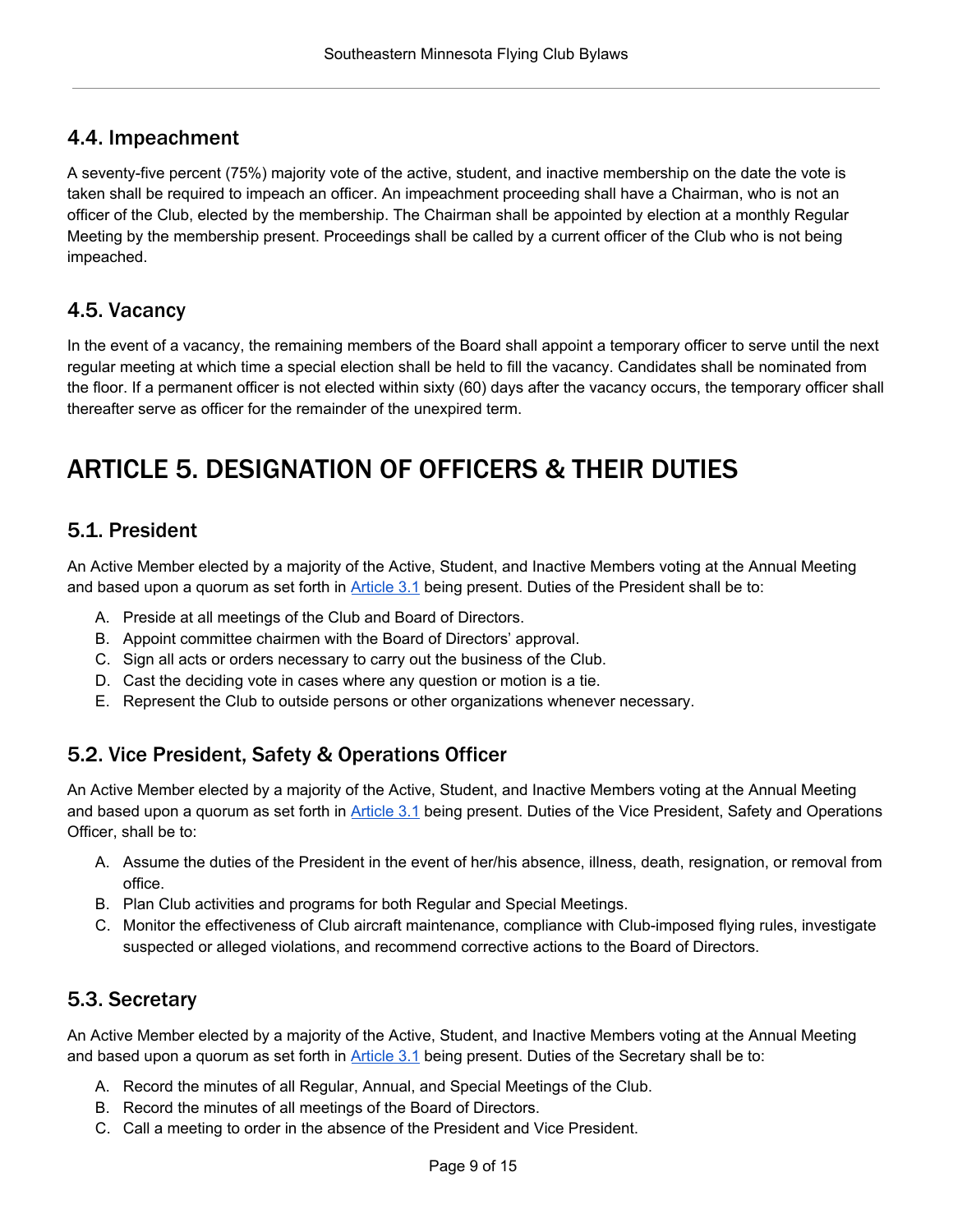- D. Preserve all records, reports, and documents of the Club except those specifically assigned to the custody of others.
- E. Carry on the official correspondence of the organization, as well as sending notices of meetings to members.
- F. Keep a membership list containing the name and address of each member and her/his date of admission.
- G. Give all notices required by law and all notices specified in the Bylaws of the Club.
- H. Keep and maintain records required under 14 Minnesota Code of Agency Rules and 1.0027 (D) (1)-(8).

### <span id="page-9-0"></span>5.4. Treasurer

An Active Member elected by a majority of the Active, Student, and Inactive Members voting at the Annual Meeting and based upon a quorum as set forth in [Article](#page-6-1) 3.1 being present. Duties of the Treasurer shall be to:

- A. Receive, receipt for, record, and disburse Club monies.
- B. Render a current financial report at each business meeting.
- C. Keep an accurate account of the finances of the Club on the books of the Club prepared and furnished for that purpose which shall be open for inspection and examination by the Officers or any committee of the Members appointed for that purpose.
- D. At the expiration of her/his term in office, ensure an orderly transition to her/his successor. If there is doubt as to who her/his successor is, s/he will deliver all books, papers, and property of the Club in her/his hands, together with all monies and rights of the Club, to the President, who in turn will transfer them to the next Treasurer.
- E. Exercise her/his fiduciary responsibility to the Club, ensuring that safety and long-term interests are met.

# <span id="page-9-1"></span>ARTICLE 6. DUTIES & RESPONSIBILITIES OF MEMBERS

#### <span id="page-9-2"></span>6.1. Duties

Club members shall exercise caution and safety in flying, and shall observe and comply with all local, state, and federal flying rules, regulations, and codes. Members shall also comply with the Flying Regulations and Operating Rules of the Club. This document, distributed to each new member of the Club, is a separate document from the Bylaws. Amendments to this document will be communicated via the Monthly Newsletter.

#### <span id="page-9-3"></span>6.2. Responsibilities

Club members are expected to pay dues, assessments, and rates promptly; take an active part in the operation of the Club; attend meetings; conduct themselves in a fitting manner at meetings and on the flying field; be alert and mindful of the Club's interests; and work towards maintaining a full Club membership.

# <span id="page-9-4"></span>ARTICLE 7. OPERATING RULES

# <span id="page-9-5"></span>7.1. Authority

The Club shall establish and maintain Operating Rules covering general information, responsibilities, scheduling, maintenance, and finances.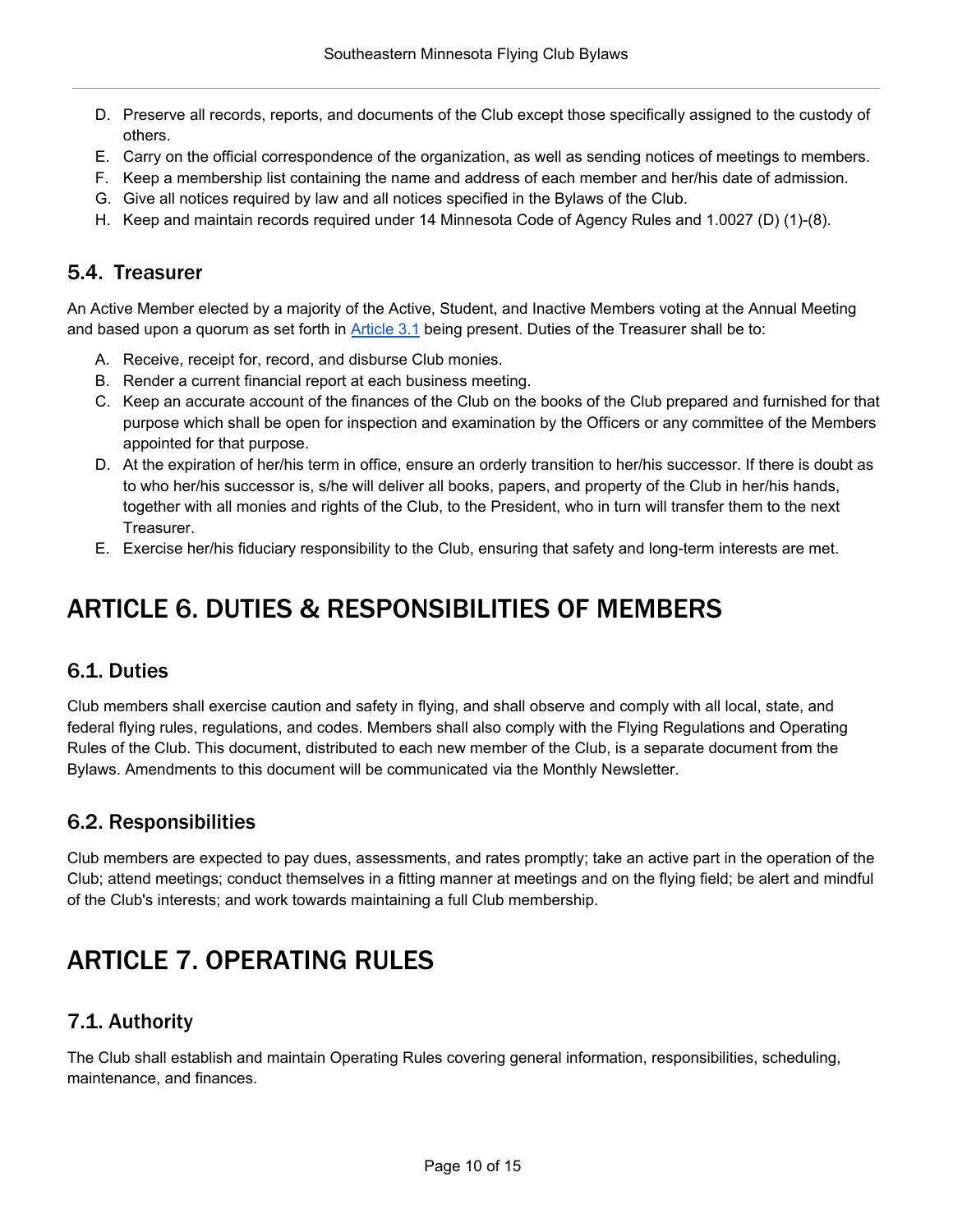# <span id="page-10-0"></span>7.2. Changes

Operating Rules may be amended, added to, or deleted by a majority vote of the Board of Directors then in office and voting, but changes must be ratified by the membership. Ratification procedures are detailed in [Article](#page-13-6) 15.2.

# <span id="page-10-1"></span>ARTICLE 8. FLYING REGULATIONS

# <span id="page-10-2"></span>8.1. Authority

The Club shall establish and maintain Flying Regulations, which shall be binding upon all members who fly Club aircraft.

### <span id="page-10-3"></span>8.2. Changes

Flying Regulations may be amended, added to, or deleted by a majority vote of the Board of Directors then in office and voting, but changes must be ratified by the membership. Ratification procedures are detailed in [Article](#page-13-6) 15.2.

#### <span id="page-10-4"></span>8.3. Emergency Regulations

The Board of Directors shall have the right by majority vote of the Board of Directors then in office and voting to establish and place into effect immediately any regulation of an emergency nature. Such emergency regulations shall be temporary until such time as required to comply with ratification procedures set forth in [Article](#page-13-6) 15.2.

#### <span id="page-10-5"></span>8.4. Statement

Members of all classes shall sign a statement indicating that they have read, understand, and agree to conform to the Bylaws and the Flying Regulations and Operating Rules established by the Club. This statement is contained in [Article](#page-13-7) [16](#page-13-7).

# <span id="page-10-6"></span>ARTICLE 9. EQUITY, MONTHLY DUES, RATES & ASSESSMENTS

#### <span id="page-10-7"></span>9.1. General

The Club shall be operated on a nonprofit, expense-sharing basis.

#### <span id="page-10-8"></span>9.2. Membership Fee

All new members shall pay an initial membership fee in an amount determined by the Board of Directors and set forth in the Flying Regulations and Operating Rules, Membership Section.

#### <span id="page-10-9"></span>9.3. Equity

Each member will be required to purchase Equity in the form of one share in the Club as set forth in the Flying Regulations and Operating Rules, Membership Section.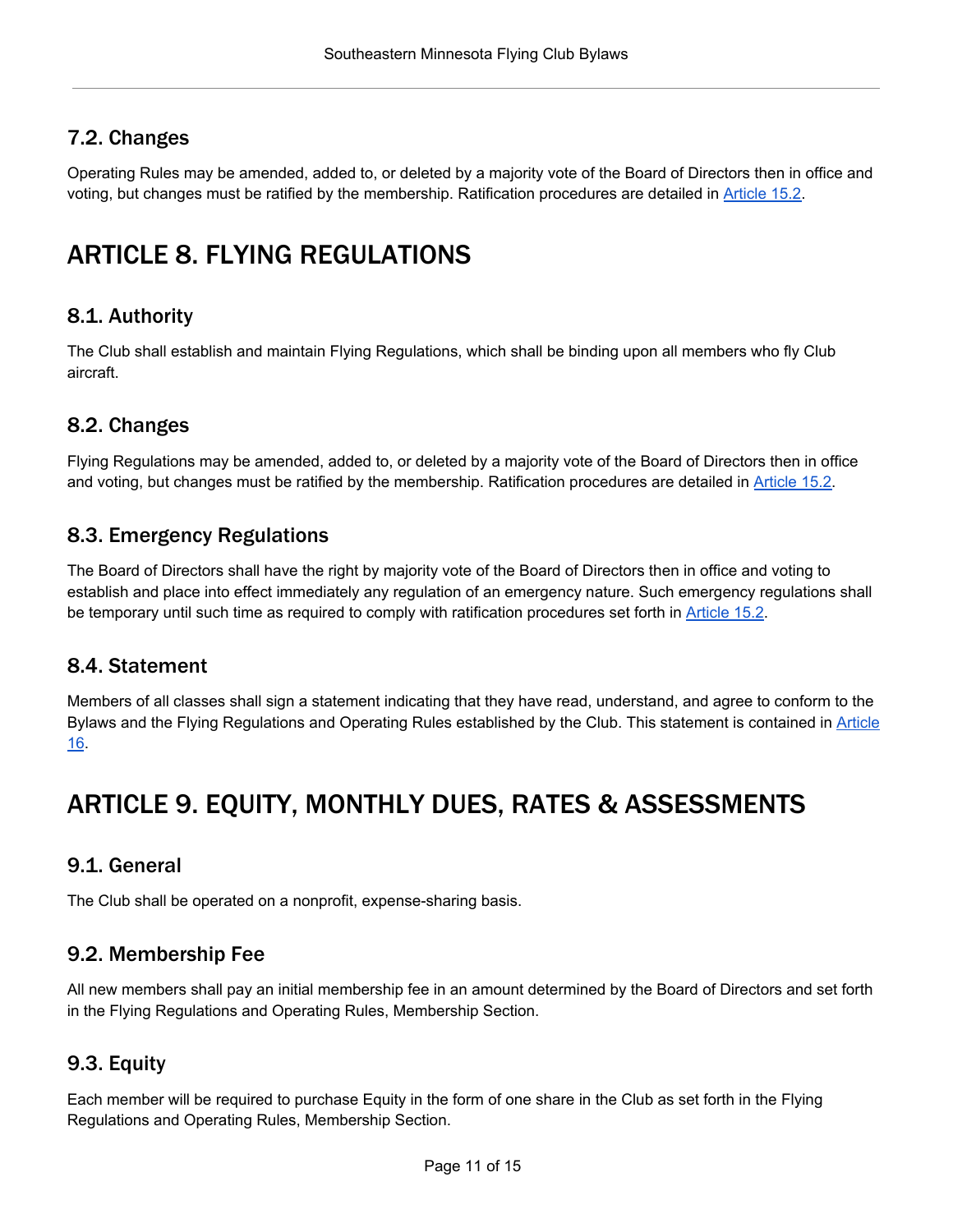### <span id="page-11-0"></span>9.4. Dues

All membership classes shall pay monthly dues as determined by the Board of Directors and set forth in the Flying Regulations and Operating Rules, Membership Section.

# <span id="page-11-1"></span>9.5. Rates

Rates for the use of Club aircraft are maintained online.

#### <span id="page-11-2"></span>9.6. Assessments

The Board of Directors, by unanimous vote, may, whenever they deem necessary, levy special assessments not to exceed an amount equal to one month's dues against Active, Student, and Inactive Members to meet current expenses. Assessments greater than an amount equal to one month's dues per calendar quarter shall require approval by a majority vote of the members present at a Regular, Special, or Annual Meeting and based upon a quorum being present as set forth in [Article](#page-6-1) 3.1.

# <span id="page-11-3"></span>ARTICLE 10. INDEBTEDNESS

Members are expected to pay monthly dues, rates, and special assessments, if any, within twenty-one (21) days of receipt of billings. Failure to do so can result in suspension of the right to use Club aircraft if, in the opinion of the Board of Directors, a member has been a frequent offender. A Suspended Member may be expelled from the Club under the provisions of [Article](#page-11-4) 11.

If payment of Club dues, rates, special assessments or other charges are late, the Club may assess late charges. The grace period and interest rate are to be published in the Flying Regulations and Operating Rules document.

# <span id="page-11-4"></span>ARTICLE 11. SUSPENSION/EXPULSION

# <span id="page-11-5"></span>11.1. Suspension

A member may be suspended for up to sixty (60) days from all rights and privileges of Club membership by unanimous vote of the Board of Directors when, in its opinion, the member has failed to live up to the duties and responsibilities of members as described in [Article](#page-9-1) 6 and/or has repeatedly failed to pay dues, rates, and special assessments in accordance with **[Article](#page-11-3) 10.** After sixty (60) days, a Suspended Member must be returned to full in good standing status or expulsion procedures as described in [Article](#page-11-6) 11.2 must be carried out.

# <span id="page-11-6"></span>11.2. Expulsion

A person of any class of membership may be expelled from the Club, in the unanimous opinion of the Board of Directors and in the majority opinion of a quorum, as outlined in [Article](#page-6-1) 3.1. Expulsion shall be determined by the majority vote of the voting members present at any Regular, Annual, or Special Meeting. Expelled persons forfeit all membership rights and privileges in the Club and remain responsible for all indebtedness to the Club. Members being considered for expulsion shall be notified in writing not less than five (5) days before the membership shall vote on expulsion.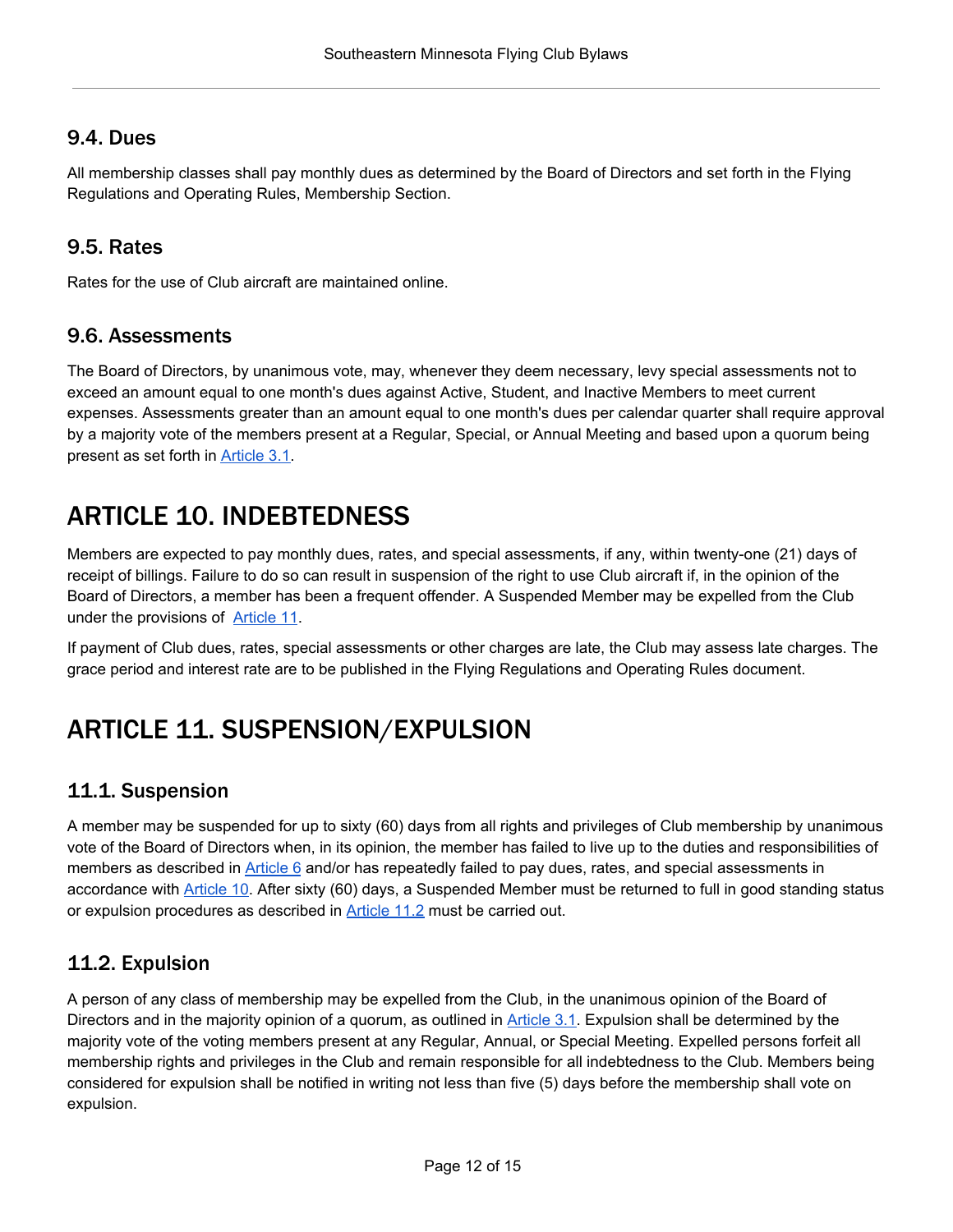# <span id="page-12-0"></span>ARTICLE 12. RESIGNATION

A member may request resignation at any time by submitting written notice to the Board of Directors. Upon receipt of notice from Rochester International Airport administration of the member's returned access card, the member will be processed/refunded accordingly.

Upon resignation, the Club will repurchase the Equity held by that member for the current value. Private sale of Club Equity is specifically prohibited. Repurchase, however, is dependent on the following conditions:

- A. The member is in good standing.
- B. Any charges or assessments due the Club on the effective date of resignation shall be subtracted from the repurchase amount.

# <span id="page-12-1"></span>ARTICLE 13. LIABILITY OF MEMBERSHIP

### <span id="page-12-2"></span>13.1. Liability Insurance

The Club shall, at all times, carry property damage and public liability insurance on its property to protect the Club as a corporation and its individual members against liability actions, suits for damage, or judgment of third persons. The insurance shall be adequate in the judgment of the Board of Directors.

### <span id="page-12-3"></span>13.2. Airframe Insurance

Hull insurance against ground and flight damage shall be secured by the Club to the extent deemed necessary by the Board of Directors, subject to approval by a majority vote of a quorum as set forth in [Article](#page-6-1) 3.1.

# <span id="page-12-4"></span>13.3. Damage to Aircraft

If a member has possession of an aircraft and damage occurs to the aircraft, the member may be responsible for the damages up to the current insurance policy deductible in effect at the time the damage.

If the damage was caused by a mechanical or maintenance failure of the aircraft beyond the member's control, the member will not be held responsible for the damage. The Board of Directors has the final authority on making this determination and granting this exception.

# <span id="page-12-5"></span>13.4. Misconduct/Carelessness/Negligence

To the extent not covered by insurance, a member is liable to the Club for all damage sustained by the Club resulting from her/his own misconduct, carelessness, or negligence, or if an accident is caused through willful violation of FARs, Mn/DOT Office of Aeronautics regulations, local regulations, or Club rules or regulations. In the event that a member at fault is not able to pay the total damages for which s/he is responsible, the balance of the repair or replacement bill shall be paid in full or in part from the offender's membership share value. The member shall remain responsible to pay any remaining balance. Flying privileges shall be suspended until full payment has been made and the membership Equity value has been re-established.

Misconduct, carelessness, and negligence may be grounds for expulsion.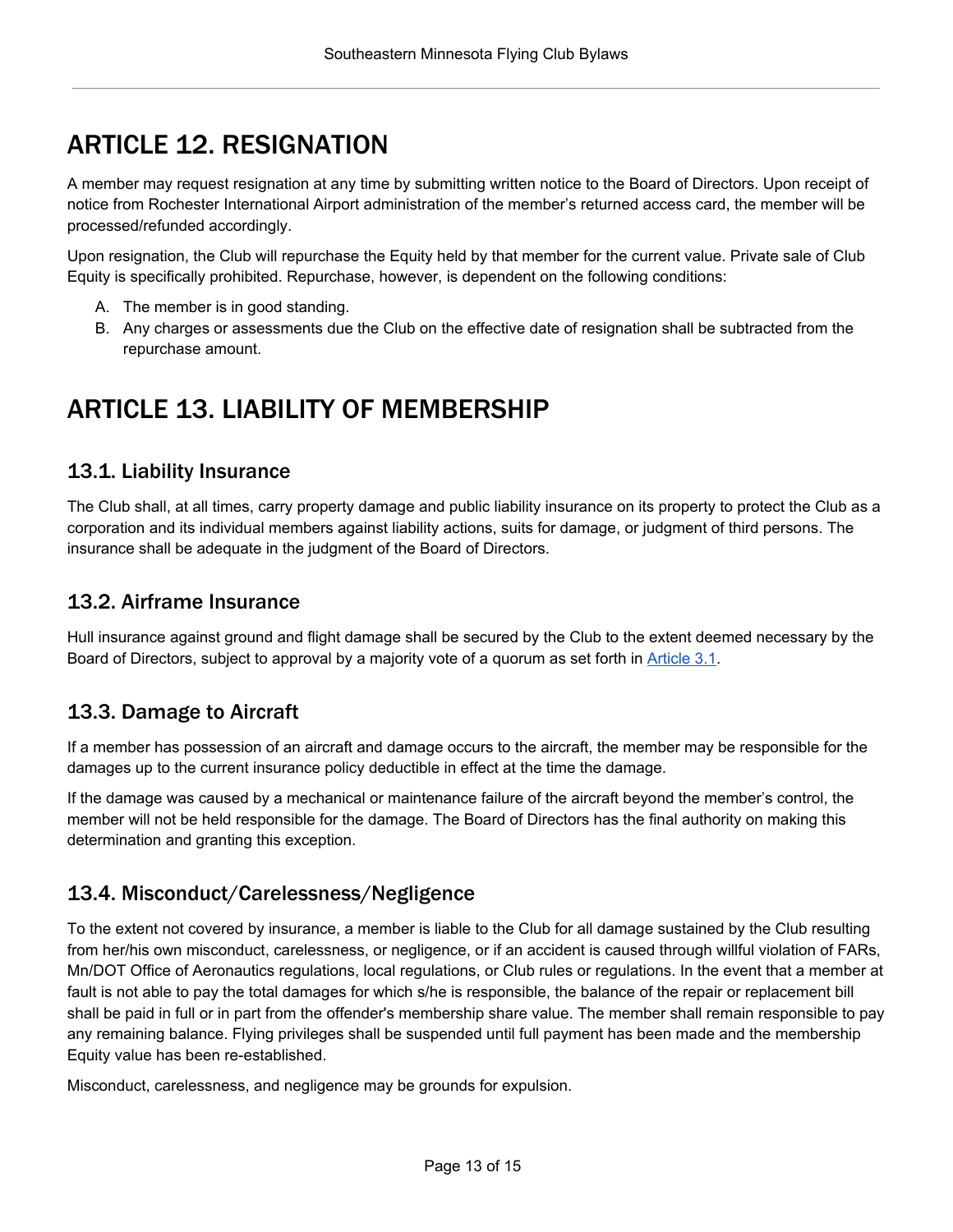# <span id="page-13-0"></span>13.5. Accident Investigation

The Board of Directors has the responsibility and authority to investigate accidents, penalize members for violations of good flying practices, and to seek expulsion of said member(s) for unsafe operation of Club equipment.

# <span id="page-13-1"></span>ARTICLE 14. PROPERTY

### <span id="page-13-2"></span>14.1. Title

All property, both real and personal, shall be held in the name of the Club.

#### <span id="page-13-3"></span>14.2. Dissolution

Should the Club be dissolved, each Active, Inactive, and Student Member shall be entitled to an equitable share of the Club's assets.

# <span id="page-13-4"></span>ARTICLE 15. AMENDMENT/RATIFICATION

#### <span id="page-13-5"></span>15.1. Amendment

Bylaws may be amended by the majority vote of a quorum as set forth in [Article](#page-6-1) 3.1, at a meeting of members. The Bylaws shall not be amended unless proposed amendments were read at a previous meeting and distributed to all Active, Student, and Inactive Members not less than five (5) days before the meeting at which the vote is to take place.

Members of all classes shall abide by the most current version of the document.

# <span id="page-13-6"></span>15.2. Ratification

<span id="page-13-7"></span>Ratification of Flying Regulations and Operating Rules shall be made by a majority vote as set forth in [Article](#page-6-1) 3.1 at a meeting of members.